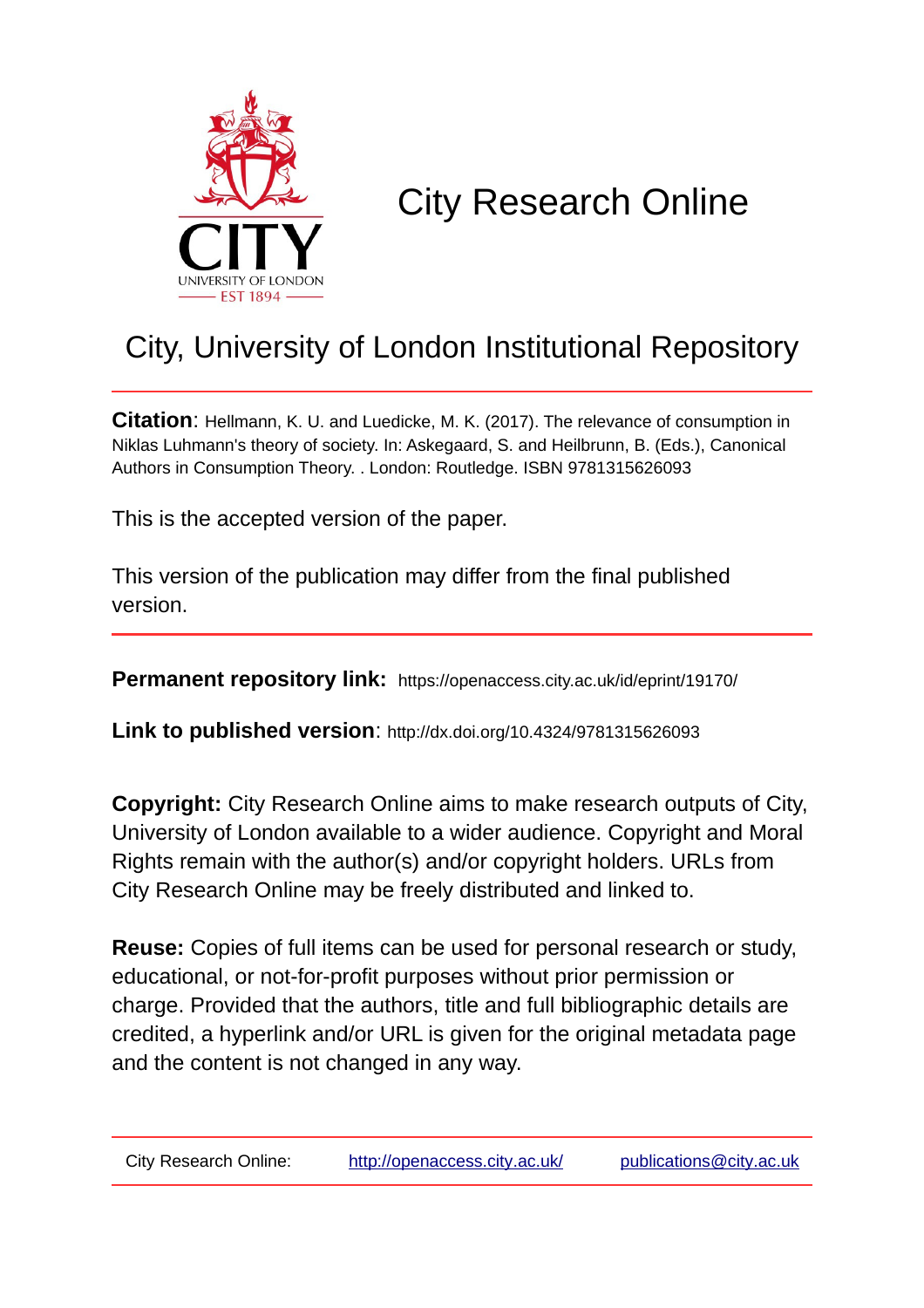#### **The Relevance of Consumption in Niklas Luhmann's Theory of Society**

Kai-Uwe Hellmann and Marius K. Luedicke

#### **Abstract**

Since Jean Baudrillard, many consumer researchers consider consumption to be universally relevant. In late modern societies, they tend to argue, consumption is everything and everything can be understood as consumption – similar to the "economic imperialism" debate some decades before. In this chapter, we problematize this perspective on the basis of Niklas Luhmann's general theory of society. We first introduce Luhmann's understanding of "audience roles" in the modern, primarily functionally differentiated world society and show then where he situated the consumer role within this society. Then we adopt this theoretical lens to explain why the universality thesis probably underestimates the successive risks if the consumer role would have already colonialized society so broadly and imposed its perpetual quest for experiences and pleasures upon all functional systems outside of the economy. We conclude by raising critical questions about the consequences that such a colonialization and a resulting functional de-differentiation could have for modern society.

#### **1 Consumption is Everything is Consumption**

A remarkable amount of international contemporary consumer research studies assumes that consumption has achieved a state of universal relevance. Mike Featherstone (1983: 4), for example, observed a , gradual extension of consumerism to more and more sectors of the population", while Don Slater (1997: 25) stated that "values from the realm of consumption spill over into other domains of social action, such that modern society is *in toto* a consumer culture, and not just in its specifically consuming activities." Steven Miles (1998: 1) even asserted that "Consumerism is ubiquitous and ephemeral. It is arguably *the* religion of the late twentieth century. It apparently pervades our everyday lives and structures our everyday experiences and yet it is perpetually altering its form and reasserting its influence in new guises."

However, Featherstone, Slater and Miles were not the first to claim such universality. Decades earlier, Kenneth E. Boulding  $(1945: 13)$  had already argued that it  $\mu$  is no exaggeration to say that consumption is the most important and intractable problem of mature capitalism." Ten years later, Victor Lebow (1955: 7) noted that the "measure of social status, of social acceptance, of prestige, is now to be found in our consumptive patterns. The very meaning and significance of our lives is today expressed in consumptive terms." Until today, a range of influential authors has joined this line of arguing, considering consumption as part and parcel of society as a whole, rather than merely a specific social form within the economic system (Riesman et al. 1950; Bell 1976; Featherstone 1991; Lury 1996; Slater 1997; Miles 1998, 2015; Bauman 1998, 2007; Vincent 2002; Zukin/Maguire 2004; Schor 2006).

In these writings, what is growing is not only the list of practices associated with consumption, but also the list of social spheres in which consumer expectations and practices are playing a key role. Individual-level consumer research has broadened its scope, for example, from studying searching, purchasing, usage, and disposition behaviours to also include individual consumer fantasies, daydreams, and imaginations (Hirschman/Holbrook 1982; Holbrook/Hirschman 1982; Campbell 1987; Miller 1995; Ratneshwar et al. 2000, 2005). Moreover research in non-economic fields has begun to explore whether certain offerings that were originally provided without consumers' expectations in mind—such as education, church services, health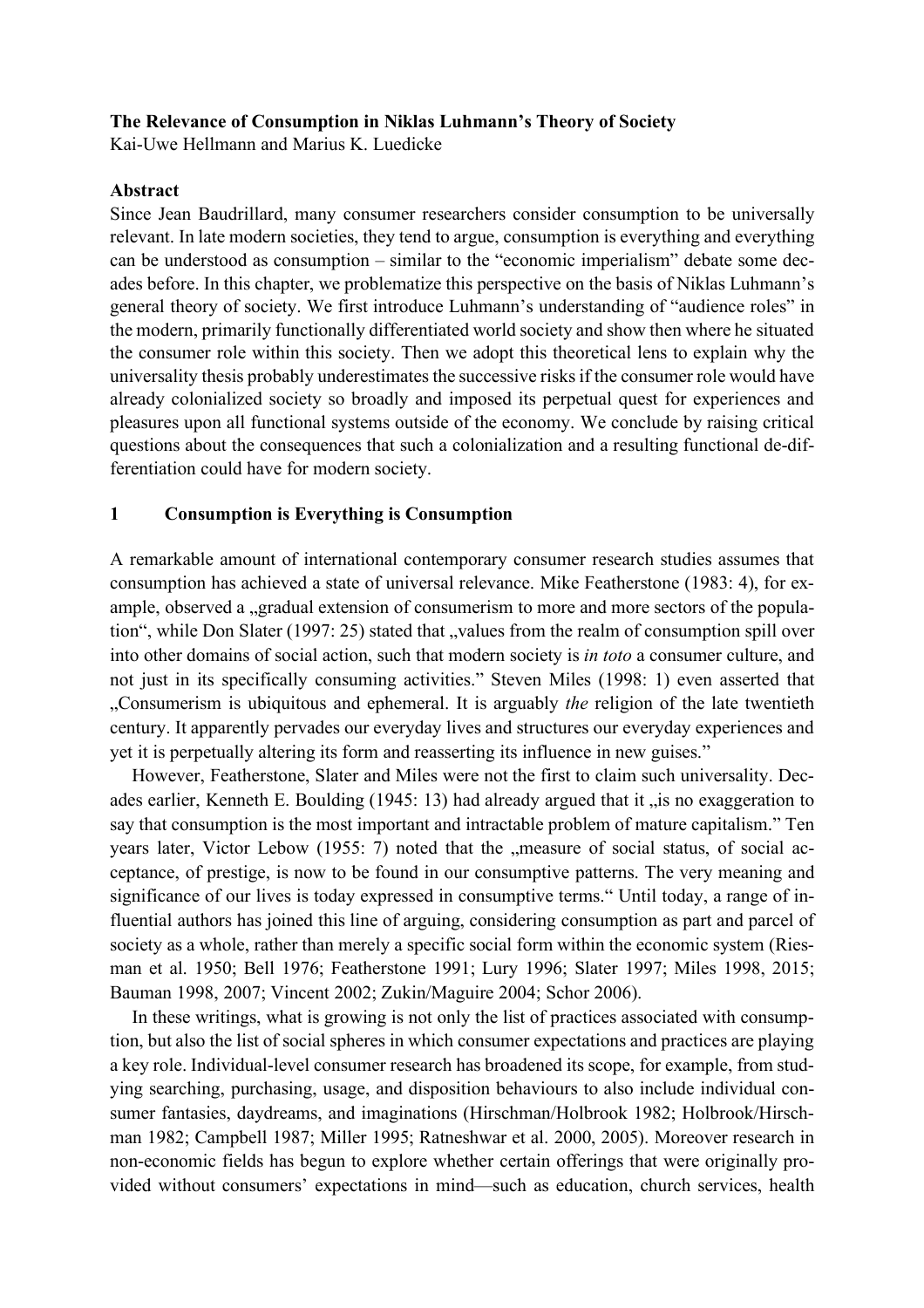care, political elections or scientific teaching—are also becoming consumable commodities. Those new sectors in which consumption begins to play a role include art, education, health care, intimacy, mass media, politics, religion, science, and sports. Because patients, "parents, pupils and passengers have all been re-imagined as customers'" (du Gay 1996: 77) by contemporary social theorists, consumption seems to have become universal. But can that be true? What would it mean for the organization of society as a whole, if more and more patients, pupils, students, or voters considered themselves as, and behaved like, consumers or even customers?

In this article, we draw on Niklas Luhmann's theory of the modern, primarily functionally differentiated society as a theoretical lens to explore the possibility of the consumption literature portraying a world of universal consumption that does not (yet) exist. To do so, we first sketch out the pillars of Luhmann's general theory of society. We then explain his theoretical distinction of service and audience roles, focussing particularly on (post-) modern consumption as a specific kind of audience role. Lastly, we adopt this Luhmannian perspective to challenge the universality of consumption thesis and to raise important questions about the consequences that it could have for society as well as our theory of societal organization if this thesis was (to become) true.

#### **2 Luhmann's Theory of The Functionally Differentiated Society**

Since the 19th Century, when the modern society already emerged and developed its current gestalt, sociologists reflected upon its epochal singularity. From the beginning of this analytical venture, scholars studied the modern society either as class-based and stratified—based on social inequality—or explored a specific form of internal differentiation through which this occidental society fulfils the functional requirements of organizing human life (Giddens 1973; Alexander and Colomy 1990). Herbert Spencer was probably the first one promoting that social evolution must be understood as an on-going process of permanent specialization and differentiation. Almost simultaneously Karl Marx and Friedrich Engels distinguished between the economic base and a complex, highly differentiated superstructure. At the end of this century Émile Durkheim published his seminal study "De la division du travail social" where he analysed the his society explicitly as functionally differentiated. Decades later Talcott Parsons adopted this perspective, also inspired by Max Weber's thoughts on different value spheres of modern society.

Niklas Luhmann (1982, 1987, 1997, 2012, 2013), the protagonist of our chapter, decided to spend his academic career on developing a theory of the modern society, a society that he considered first and foremost as functionally differentiated. For Luhmann, functional differentiation meant that society takes care of specific social tasks that require continuous observation and administration by evolving sub-systems that take care of these requirements. Unlike Parsons (1951), who thought of functional sub-systems as integrated through shared societal norms, Luhmann theorized functional sub-systems as autonomous and autopoietic, that is, as able to produce the means and meanings required for their perpetuation independent from other systems (Bailey 2006). The total number is still debated, but scholars tend to agree that arts, education, economy, health care, law, mass media, politics, religion, science and sports are such autonomous sub-systems of modern societies that perform the majority of tasks for organizing their respective domains.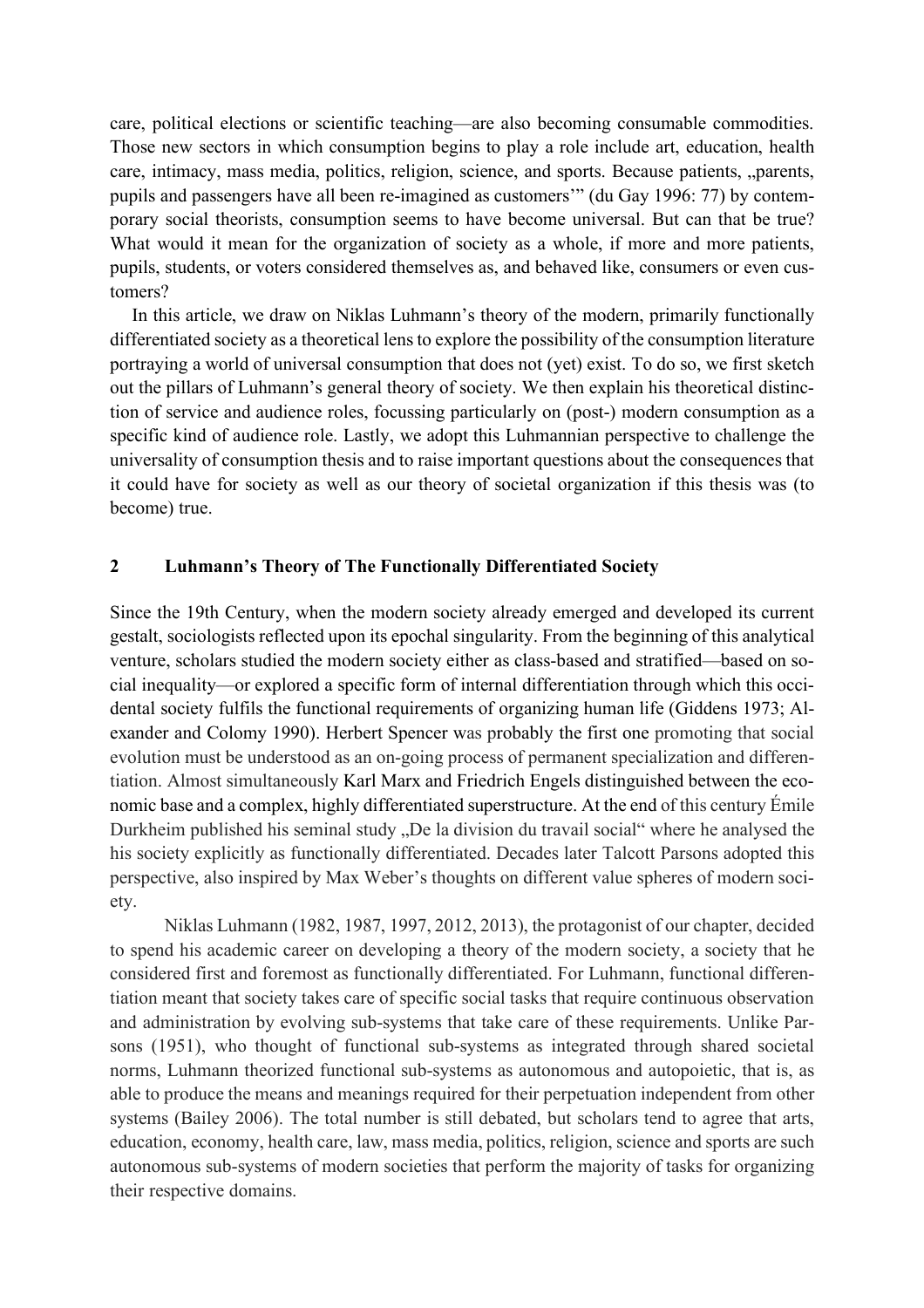Each of these functional sub-systems evolves its own operating logic, relies on its own history, produces its own legitimacies and rationalities that make it not only unique, but also non-substitutable. This means that every system "observes" (in Luhmann's terminology) society so differently and, most importantly, selectively, depending on the scope of the system's responsibility for society that it can not be replaced by another social system: It is the one and only. For example, the law system does normally not decide what is and is not art, nor does the economic system normally interfere with what is taught in the education system (except from regularly complaining about a lack of business education in schools). But when sentences are passed, or goods and services are exchanged for money anywhere in modern society, the law and the economy are the only systems that provide the functional specific logic, procedures, and legitimacy.

An important facet of Luhmann's concept of modern society is that sub-systems decide about everything inherent to them autonomously, including whom they allow to join and under which conditions. This brings us to Luhmann's question about inclusion in general and service as well as audience roles in particular.

# **3 Service and Audience Roles of the Functional Sub-Systems**

Again it was Parsons (1951) who first developed the idea that the encounter of a medical doctor and a patient is structured by a set of complementary, yet asymmetric roles. Doctors and patients both tend to act according to the specific expectations of the health care system, with the service role of the doctor being structurally advantageous compared to the patient role, similar to the seller being advantaged compared to the buyer as David Akerlof (1970) analysed it. That is, in order to function properly, patients are required to devote themselves to the system's logics and procedures, for example, by waiting, undressing, or answering questions as demanded, and trusting almost blindly that the medical procedures are configured in ways that doctors can ensure a rapid healing.

Niklas Luhmann and others have adopted the idea of service and audience roles and argued that all functional sub-systems have evolved such complementary roles (Luhmann 1990b, 1995, 1997). Table 1 provides an overview of the state of knowledge in this regard.

| Sub-system         | <b>Service Role</b>                                | <b>Audience Role</b>                                                          |
|--------------------|----------------------------------------------------|-------------------------------------------------------------------------------|
| Arts               | Painter, musician, author,<br>curator, conservator | Recipient, e.g. theatre,<br>movie or museum visits,<br>reader, music listener |
| Economy            | Producer, seller, manager                          | Consumer of products and<br>services                                          |
| Education          | Teacher, University profes-<br>sor, educator       | Participant in further edu-<br>cation, pupil, student                         |
| <b>Health Care</b> | Medical doctor, nurse, mid-<br>wife                | Patient                                                                       |

Table 1: Service and Audiences Roles (alphabetical order):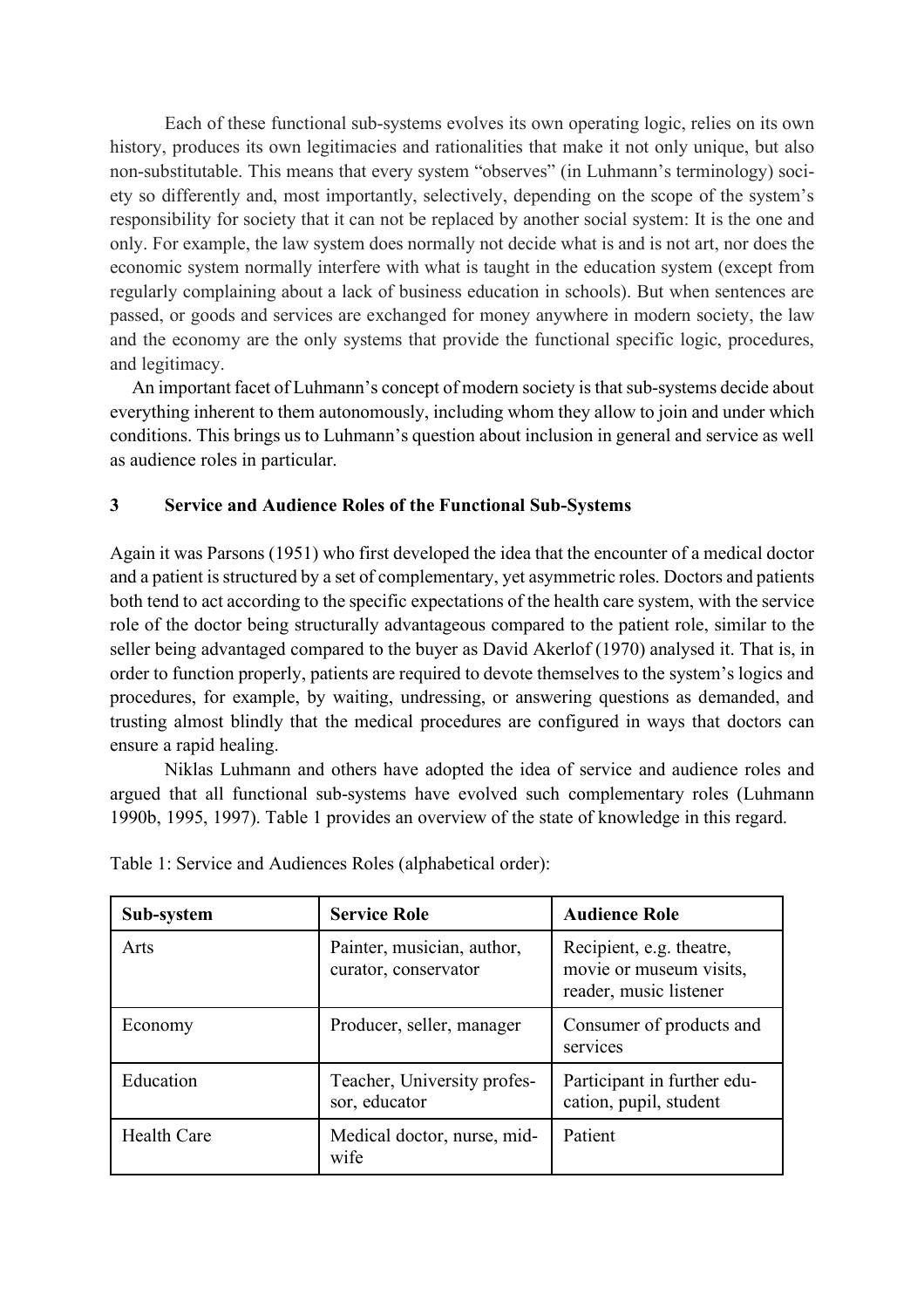| Intimate relationships <sup>1</sup> | No strict polarity between partners, parents, children, other<br>kinship relationships, good friends |                                                                    |
|-------------------------------------|------------------------------------------------------------------------------------------------------|--------------------------------------------------------------------|
| Law                                 | Judge, attorney                                                                                      | Plaintiff, defendant, wit-<br>ness, spectators in a court-<br>room |
| Mass media                          | Journalists                                                                                          | Recipient of radio, TV,<br>newspapers, magazines,<br>online media  |
| Military                            | Professional soldier                                                                                 | Civil population                                                   |
| Politics                            | Member of parliament, ad-<br>ministrative officer                                                    | Constituent, administrative<br>client                              |
| Religion                            | Clergyman, nun                                                                                       | Believer, parishioner                                              |
| Science                             | Scientists                                                                                           | <b>Students</b>                                                    |
| Sport                               | Professional sportsman,<br>trainer                                                                   | Spectator at sport competi-<br>tions and tournaments               |

Source: Own exposition

 $\overline{a}$ 

The modern society, which is influenced by the Enlightenment, pursues the normative mission of including everybody into the society: Nobody shall be excluded (Marshall 1950; Luhmann 1990a). Through institutionalization of different audience roles that allow everybody to participate according to the specific requirements of the functional systems, society seeks to ensure this way of including everybody.

Inclusion, however, operates differently in each system. The quality of inclusion of a person through the audience role of a pupil, for example, differs substantially from the person's inclusion as a patient. The expectations that a pupil has on a school are qualitatively different from the expectations that a patient has on a hospital.

Another important aspect of the functionally differentiated modern society is that no person can identify entirely with one single service or audience role. The roles are too specific, too compartmentalized, to acknowledge the complexity of a person entirely. A person can thus pursue a specific career within each audience or service role (consider the different careers of students at the University, for example) but is unlikely to be included in society only through on of these role within a specific functional system Instead, people participate in society in a multiplicity of specific service and audience roles simultaneously, depending on their profession, their health, their needs, their faith, or even the time of the day (Goffman 1967). To be a person therefore never means to participate in society as a person *in toto* but only through several service and audience roles in different functional systems.

Lastly but importantly, Luhmann argued that audience roles from one functional system are not substitutable by roles of another system. As these roles are inextricably linked to their sub-systems, a person is unlikely to succeed in a patient role, for example, when trying to sue a neighbour or vote for a government. Similarly, a person will likely get in trouble when trying

<sup>&</sup>lt;sup>1</sup> The sphere of intimate relationships, which includes families, is the only sub-system where a clear distinction between service and audience roles fails.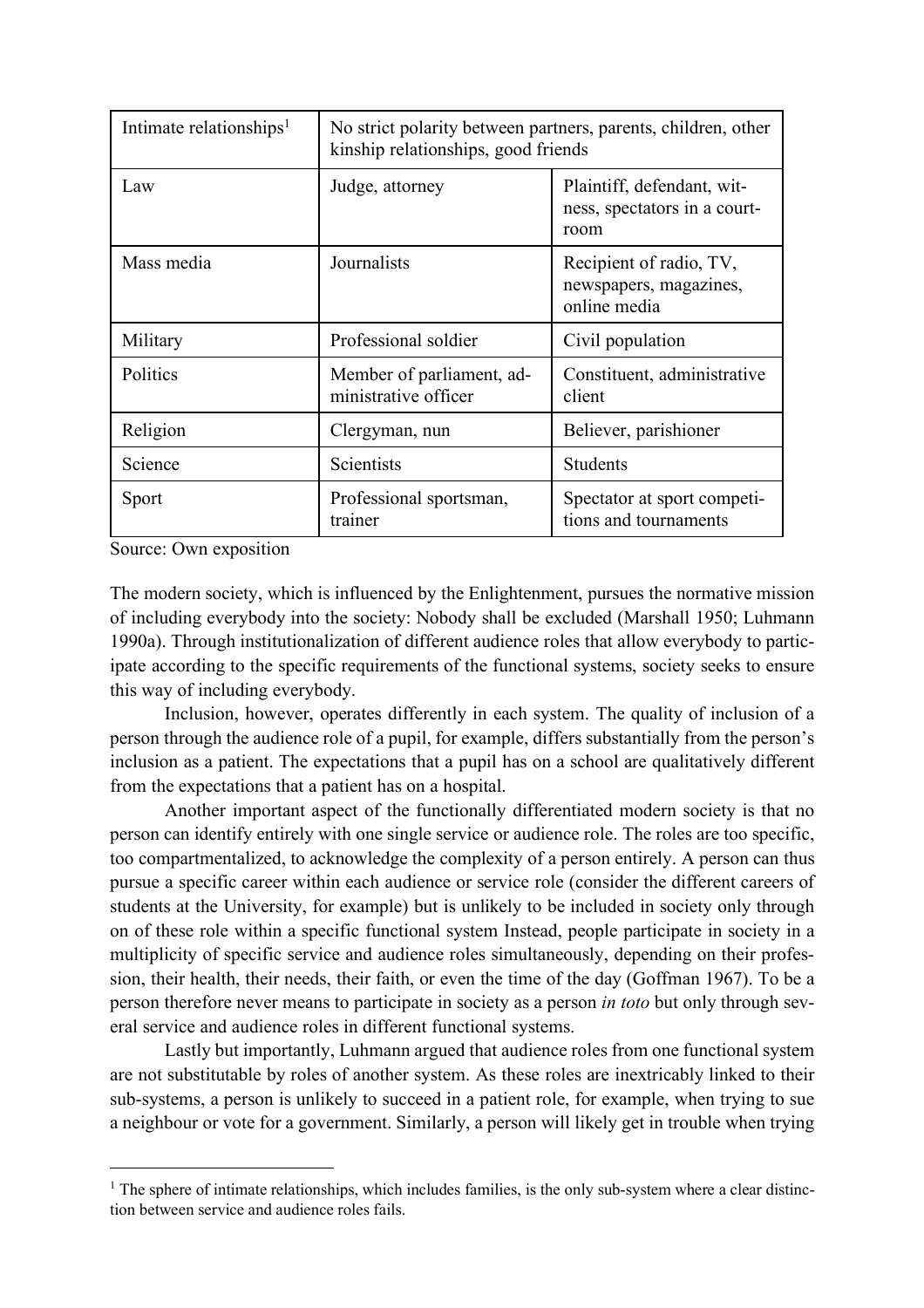to enter an emergency room in a consumer mindset. It is this particular audience role of the consumer that we look at next.

### **4 The Consumer as an Audience Role**

 $\overline{a}$ 

From the perspective of Luhmann's theory, the consumer role is undoubtedly part of the economic system and complements the role of the producer: They represent the service role providing the consumers as the receivers of their services: Output on the one side, input on the other, is the simple reading (Boulding 1945).

Despite a certain lack of depth when mapping output/input all too directly onto the producer/consumer role pair, it nevertheless seems to hit the mark. The consumer role is specified by expectations of receiving something, not only when buying and using products, but also when using services.<sup>2</sup> Based on a theoretical distinction from social psychology (Luhmann 1978), it can be argued that producers *act* purposefully and actively to produce and distribute goods and services to consumers. The focal point of producers' actions is therefore an "otherreference" (*Fremdreferenz* in the original). Consumers, in turn, *experience* purposefully and actively by receiving goods and services. Their focal point of attention is experiencing the consumption process and themselves during this process as "*self-experience"* (*Selbstreferenz*) in Luhmannian terminology (see also Schulze 1997; 2013). Even if consumers must typically *act*  (produce) by shopping groceries, for example, the purpose of their actions remains on selfexperience. Consumers sometimes even switch temporarily to the production mode when, for instance, organizing family parties, pursuing leisure activities, or planning their vacation. Nevertheless, given that they purposefully act as consumers, they are ultimately interested in planning, pursuing or organizing their own actual or future self-experiences. The ultimate goal of producers, in contrast, is to act for others, even if they must sometimes experience (consume) by including goods and services from other producers into their own activities (Marx 1851).

Consumer researchers explored the phenomenon of consumer experiences since Scitovsky (1981), Hirschman/Holbrook (1982), Holbrook/Hirschman (1982) and Campbell (1987). But already Lawrence Abbott (1955: 39) had argued three decades earlier that what "people really desire are not products but satisfying experiences." Today, the concept of experiential, hedonic consumption and its differences vis-à-vis material, utilitarian consumption are core notions in consumer research (Pine and Gilmore 1999; Carú and Cova 2003, 2007; Lanier and Rader 2015).

Self-experience alone, however, does not distinguish the consumer as an audience role from other roles sufficiently because experiences matter in other audience roles as well. What is unique to the consumer role is the expectation that consumption should be enjoyable and fun, evoke positive feelings and self-images, and ideally induce happiness (Scitovsky 1976). With Bell (1976) or Campbell (1987) one could consider contemporary consumption as predominantly hedonic. No other audience role can legitimately be held to be primary interested in evoking pleasure and happiness in the same manner. Or can one expect much happiness from being hospitalized or being at school, for example? Other audience roles may induce pleasure

<sup>&</sup>lt;sup>2</sup> In the case of shopping the purchase decision seems foregrounded, not the self-experience, see Holbrook et al's (1986). However, even the decision-making, the ability and necessity to choose related to purchases can be observed from the perspective of self-experience: Consumers choose to observe themselves during and afterwards with regards to how they feel about their decisions. Lastly, everything that consumers aim at could have valued according to their experiential self-consumption, see Miles 1998; Ewen 1999*.*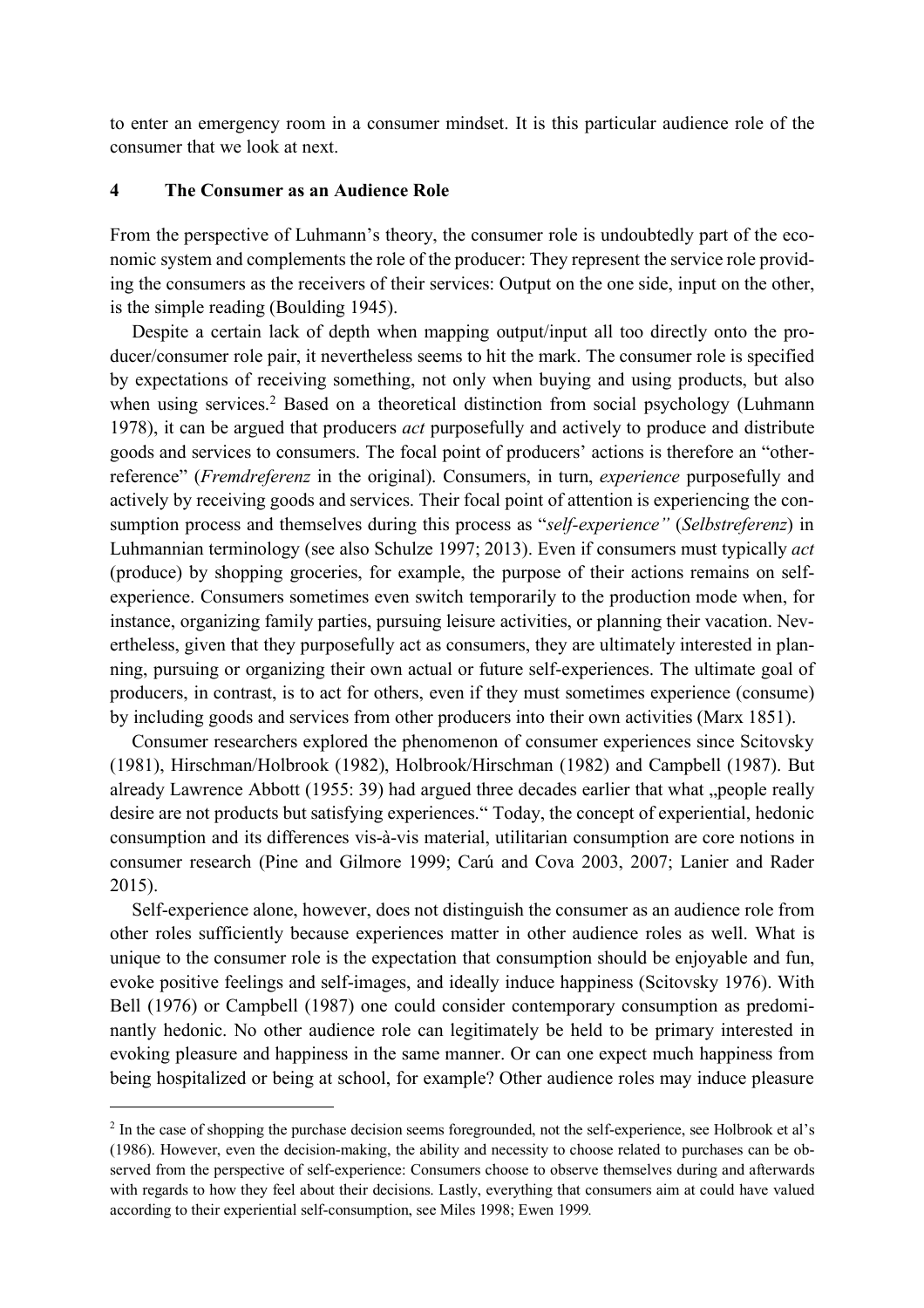and happiness as appreciated side-effects, but neither pupils, nor voters, civilians, or parishioners expect such outcomes from their participation in their functional sub-systems which are concerned with education, politics, military, or religion, respectively.

From our Luhmannian social systems perspective, happiness, fun, pleasure, and satisfaction can be exclusively linked to the consumer role (Lebergott 1993). We may therefore raise reasonable objections against the thesis that modern consumption has already gained universality status.

## **5 Will a Universalizing of Consumption Lead to a Colonialization and De-differentiation of Modern Society?**

With our Luhmannian concept of the consumer audience role in mind, we may now return to explore our initial question: Is consumption everything, and can everything be seen as consumption? Translated into Luhmannian terminology, existing consumer research tends to suggest that the consumer role has already widely contaminated and colonialized all functional sub-systems of modern society beyond economy and thus gained hegemonic status.<sup>3</sup> Hence, it no longer matters if people participate in arts, education, health care, mass media, military, politics, law, religion, sports or science: They all expect to consume and evaluate those services like any other commodity to make them happy.

Now, to challenge this claim, imagine this scenario for the patient role: Someone gets sick and sees a doctor to receive the right treatment. In the most serious of cases, the success of this encounter decides on the person's life or death. What would happen if the patient role became increasingly governed, or entirely "infected", by consumer expectations? Would the patient expect to be entertained, that the receiving of medical treatment would make her happy, or at least evoke positive feelings and bolster a positive self-image? Such outcomes seem possible in periods of recovery, or possibly when examining the results of beauty surgery or injecting Botox. During the treatment in a hospital, however, it seems more likely that other, more suitable goals are prevalent and the focal expectation of the patient remains to recover and be healed. Given these considerations, the universality thesis would first have to be empirically scrutinized in each system before being able to convince.

Nevertheless, is it possible that such a colonialization has already begun and is likely to proceed further? This would raise some important questions: How would the functional systems respond to such a consumer colonialization? Which implications would it have for the complementary service roles and the people enacting them as artists, doctors, judges, politicians, priests, teachers, scientists, soldiers, and sportsmen? Would these service providers begin to consider themselves as producers entirely, with other-reference top of mind, rather than maintain their focus on their internal imagination, faith, performance, or vision? Which misunderstandings, intra-role conflicts, inefficiencies, and other dysfunctionalities would result from such changes for each system? How, for example, would university professors withstand their (paying) consumer students' requests to be entertained and feel good about themselves even when confronted with complex subject matters or when showing weak classroom performance?

And lastly, what would happen to the functionally differentiated society if the differentiation of service and audience roles would erode? Would this entail an evolutionary de-differentiation of society as we know it, and a society emerge that is governed entirely by producer and con-

l

<sup>&</sup>lt;sup>3</sup> This as been already critized from the inside of the consumer research field, see MacInnis/Folkes 2010.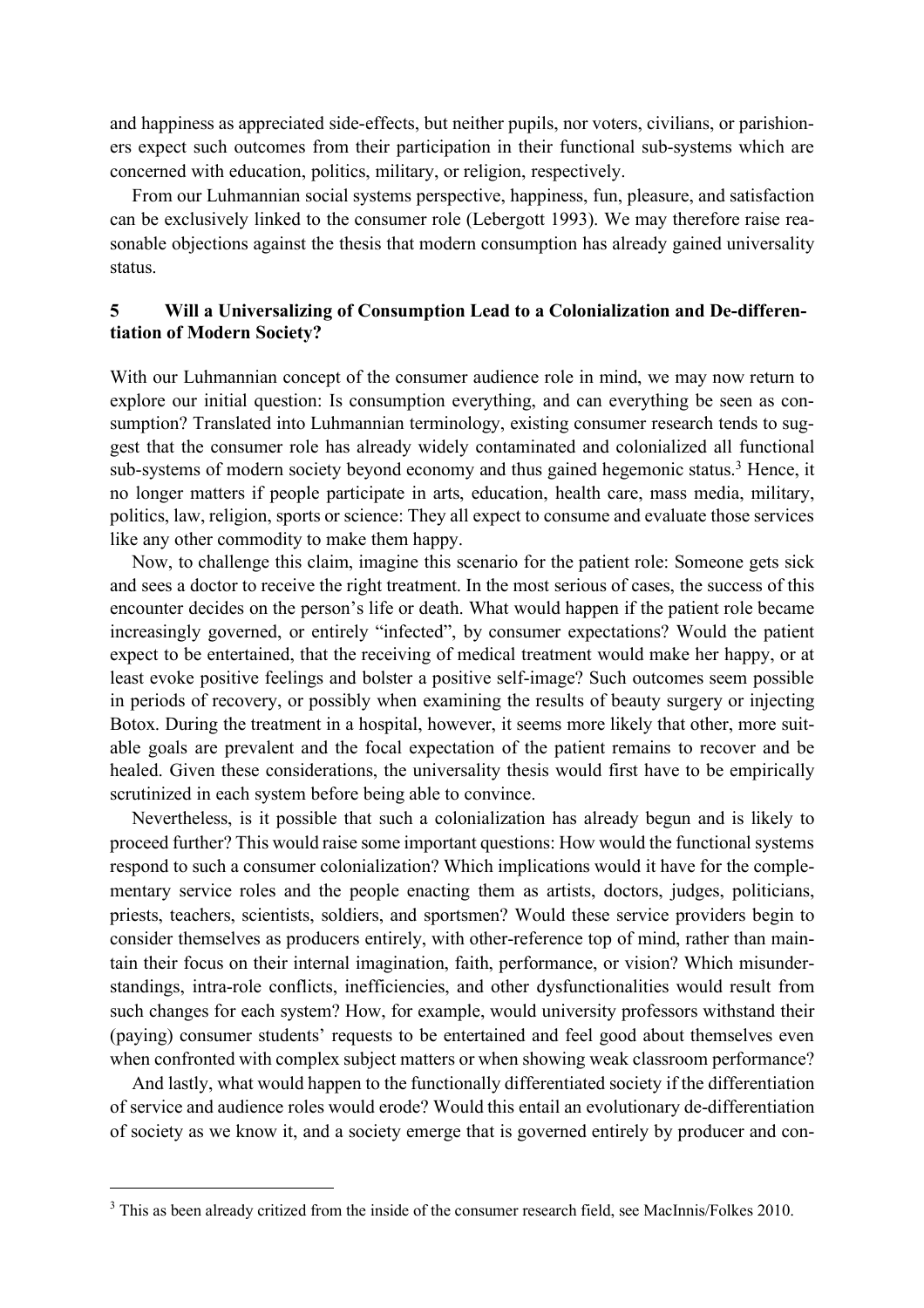sumer roles of the economic system? Would such a de-differentiated society develop new systems of checks and balances that replace existing structures? Is such a scenario thinkable in the theoretical confines of the existing theory of society?

This chapter is not attuned to answer these important questions, but to question a particular answer, that is, the "universality of consumption" thesis. We have argued with reference to Niklas Luhmann's theory of society that a colonialization of society by the consumer role is currently more a thesis than an empirical fact, which, if eventually come true, would have severe consequences for the social organization of our society. To empirically assess and critically reflect these changes and their implications seems to be a worthwhile task for (Luhmannian) social systems research, but for consumer researchers who follow their research subjects into social reams in which they were previously not to be found.

#### **References**

- Abbott, Lawrence (1955). Quality and Competition. An Essay in Economic Theory. New York: Columbia University Press.
- Akerlof, David (1970). The Market for Lemons: Quality Uncertainty and the Market Mechanism*.* In Quarterly Journal of Economics, Vol. 84, No. 3, pp. 488–500.
- Alexander, Jeffrey/Colomy, Paul (eds.) (1990). Differentiation Theory and Social Change. Comparative and Historical Perspectives. New York: Columbia University Press.
- Bailey, Kenneth D. (2006). Systems Theory. Handbook of Sociological Theory. Turner, Jonathan H. New York: Springer. Pp. 379-401.
- Baudrillard, Jean (1998 [1970]). The Consumer Society. London: Sage.
- Bauman, Zygmunt (1998). Work, consumerism and the new poor. Buckingham/Philadelphia: Open University Press.
- Bauman, Zygmunt (2007). Consuming Life. Cambridge/Malden: Polity.
- Bell, Daniel (1976). The Cultural Contradictions of Capitalism. New York: Basic Books.
- Boulding, Kenneth E. (1945): The Consumption Concept in Economic Theory. In American Economic Review, Vol. 35, No. 2, pp. 1-14.
- Campbell, Colin (1987). The Romantic Ethic and the Spirit of Modern Consumerism. London/New York: Basil Blackwell.
- Carù, Antonella/Cova, Bernard (2003). Revisiting consumption experience. A more humble but complete view of the concept. In Marketing Theory, Vol. 3, No. 2, pp. 267-286.
- Carù, Antonella/Cova, Bernard (eds.) (2007). Consuming Experience. London/New York: Routledge.
- du Gay, Paul (1996). Consumption and Identity at Work. London/Thousand Oaks/New Delhi: Sage.
- Ewen, Stuart (1999). All Consuming Images. The Politics of Style in Contemporary Culture. Revised Edition. New York: Basic Books.
- Featherstone, Mike (1983). Consumer Culture: an Introduction. In Theory, Culture & Society, Vol. 1, No. 3, pp. 4-9.
- Featherstone, Mike (1991). Consumer Culture and Postmodernism. London/Newbury Park/New Delhi: Sage.
- Giddens, Anthony (1973). The class structure of the advanced societies. London: Hutchinson.
- Goffman, Erving (1967). Interaction Ritual. Essays in Face to Face Behavior. Chicago: Aldine Pub. Co.
- Hirschman, Elizabeth C./Holbrook, Morris B. (1982) Hedonic Consumption: Emerging Concepts, Methods and Propositions. In Journal of Marketing, Vol. 46, pp. 92-101.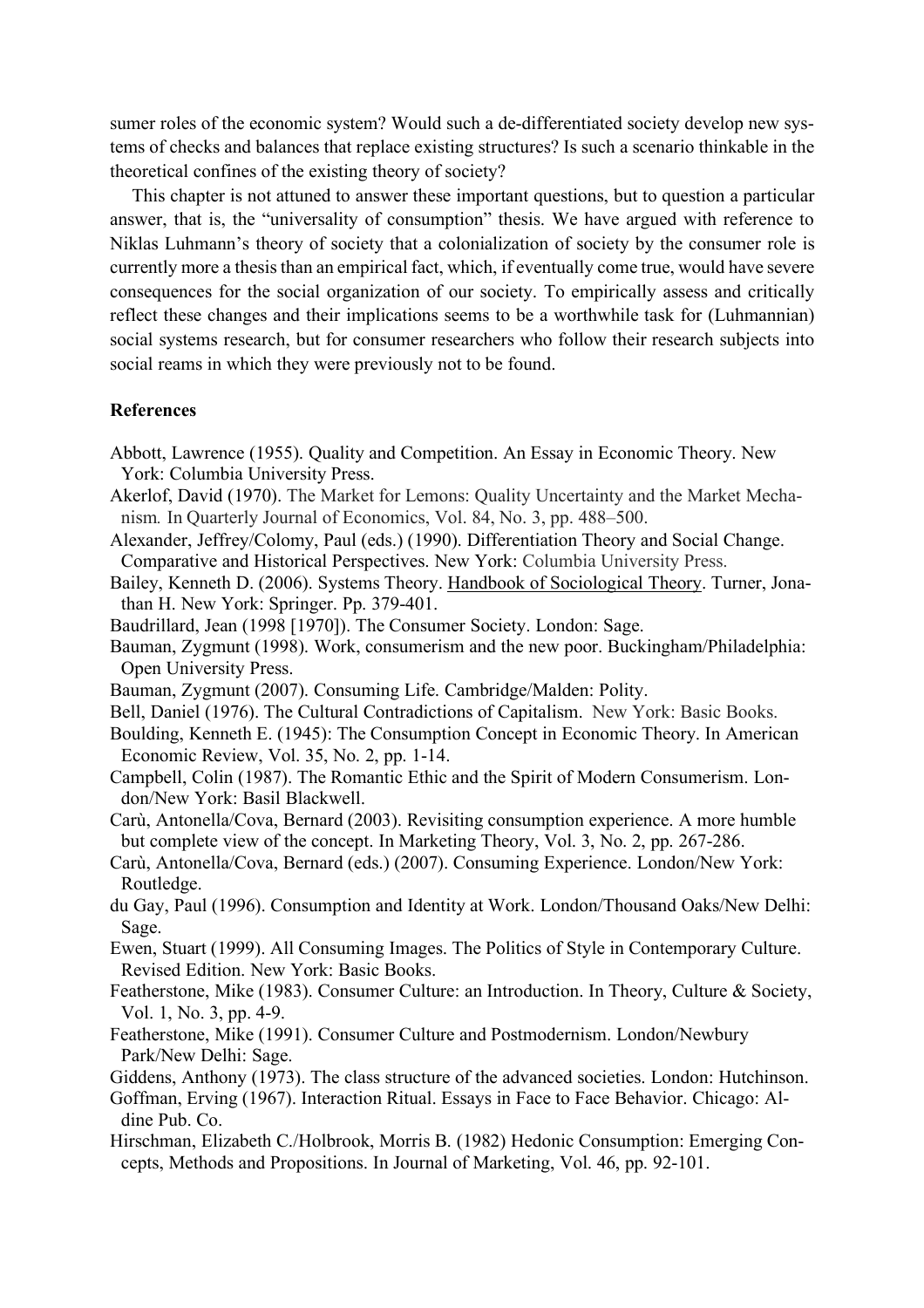- Holbrook, Morris B./Hirschman, Elizabeth C. (1982). The Experiential Aspects of Consumption: Consumer Fantasies, Feelings, and Fun. In Journal of Consumer Research, Vol. 9, pp. 132-140.
- Holbrook, Morris B./Lehmann, Donald R./O'Shaughnessy, John (1986). Using versus Choosing: The Relationship of the Consumption Experience to Reasons for Purchasing. In European Journal of Marketing, Vol. 20, No. 8, pp. 49-62.
- Lanier, Clinton D. Jr./Rader, C. Scott (2015). Consumption experience: An expanded view. In Marketing Theory, Vol. 15, No. 4, pp. 487-508.
- Lebergott, Stanley (1993). Pursuing Happiness. American Consumers in the Twentieth Century. Princeton: Princeton University Press.
- Lebow, Victor (1955). Price Competition. In Journal of Retailing, Vol. 31, No. 1, pp. 5-10.
- Luhmann, Niklas (1978). Erleben und Handeln. In Hans Lenk (ed.). Handlungstheorien interdisziplinär Bd. 2. München: Fink, pp. 235-253.
- Luhmann, Niklas (1982). The Differentiation of Society, New York: Columbia University Press.
- Luhmann, Niklas (1987). The Evolutionary Differentiation between Society and Interaction. In Jeffrey C. Alexander/Bernhard Giesen/Richard Münch/Neil J. Smelser (eds.). The Micro-Macro Link. Berkeley: University of California Press, pp. 112-131.
- Luhmann, Niklas (1990a). Political Theory in the Welfare State. Berlin, de Gruyter*.*
- Luhmann, Niklas (1990b). The Paradox of System Differentiation and the Evolution of Society. In Jeffrey C. Alexander/Paul Colomy (eds.). Differentiation Theory and Social Change: Comparative and Historical Perspectives. New York: Columbia University Press, pp. 409- 440.
- Luhmann, Niklas (1995). Social Systems. Stanford: Stanford University Press.
- Luhmann, Niklas (2012). Theory of Society. Volume 1. Stanford. Stanford University Press.
- Luhmann, Niklas (2013) Theory of Society. Volume 2. Stanford. Stanford University Press.

Lury, Celia (1996) Consumer Culture. Cambridge: Polity Press.

- MacInnis, Deborah J./Folkes, Valerie S. (2010). The Disciplinary Status of Consumer Behavior: A Sociology of Science Perspective on Key Controversies. In Journal of Consumer Research, Vol. 36, No. 6, pp. 899-508.
- Marshall, Thomas S. (1950) Citizenship and social class and other essays. Cambridge: Cambridge University Press.
- Marx, Karl (1979). A Contribution to the Critique of Political Economy. New York: International Publishers.
- Miles, Steven (1998) Consumerism as a Way of Life. London: Sage.
- Miles, Steven (2015). Consumer Society. In Daniel Thomas Cook/J. Michael Ryan (eds.). The Wiley Blackwell Encyclopedia of Consumption and Consumer Studies. Chichester: John Wiley & Sons, pp. 145-154.
- Miller, Daniel (ed.) (1995). Acknowledging Consumption. A Review of New Studies. London: Routledge
- Parsons, Talcott (1951). The Social System. Glencoe: The Free Press.
- Pine, B. Joseph II./Gilmore, James H. (1999). The Experience Economy. Work is Theater and Every Business a Stage. Boston: Harvard Business School Press,
- Ratneshwar, S./Mick, David Glen (Hg.) (2005). Inside Consumption. Consumer motives, goals, and desires. London/New York: Routledge.
- Ratneshwar, S./Mick, David Glen/Huffman, Cynthia (eds.) (2000). The Why of Consumption. Contemporary perspectives on consumer motives, goals, and desires. London/New York: Routledge.
- Riesman, David/Glazer, Nathan/Denney, Reuel (1950). The lonely crowd. A study of the changing American character. New Haven: Yale University Press.